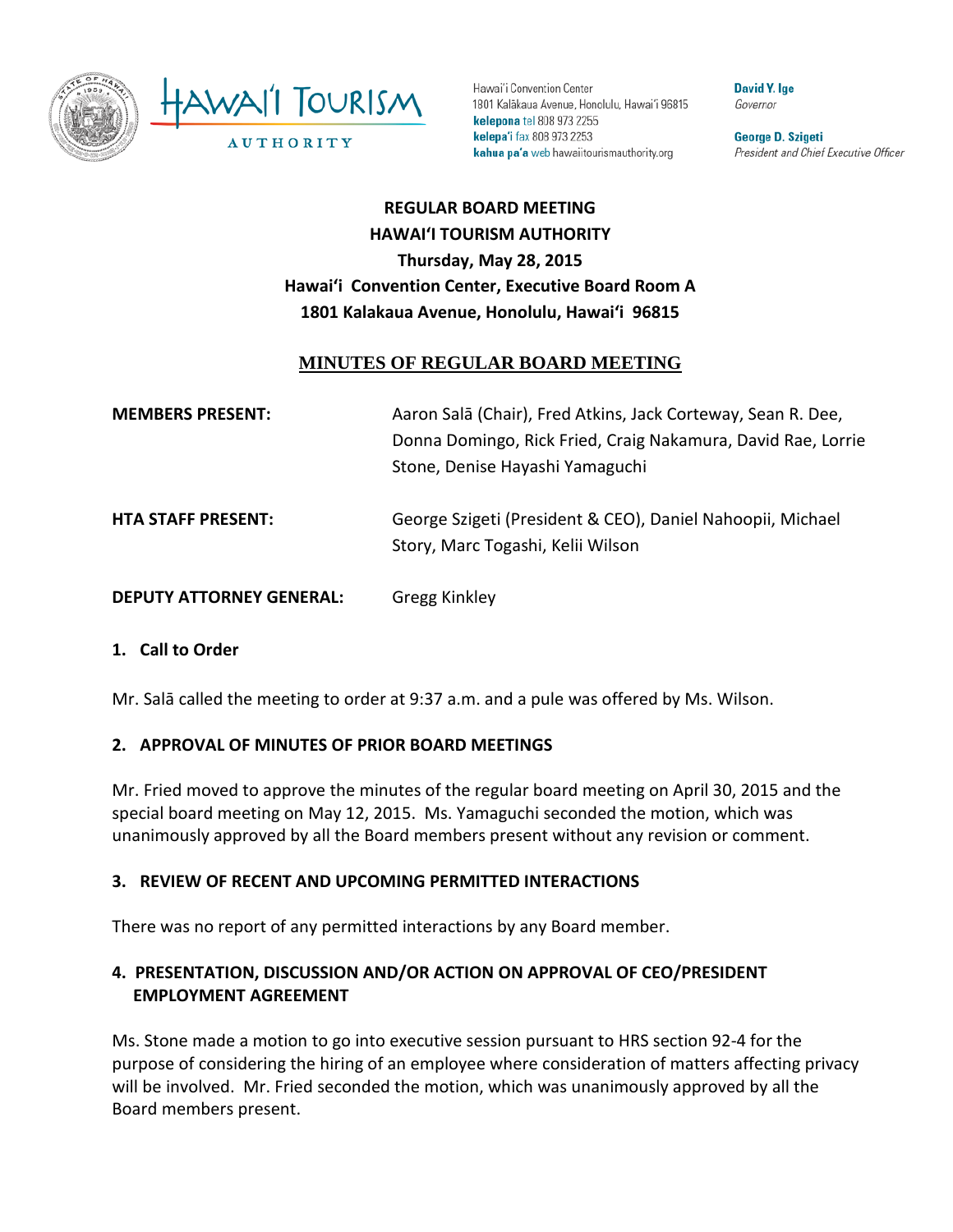The meeting was recessed at 9:45 a.m. to go into executive session. The meeting was reconvened at 10:06 a.m.

Mr. Salā noted that the Board approved the terms and conditions of Mr. Szigeti's contract during the executive session. He introduced and acknowledged Mr. Szigeti as the newly appointed HTA President and CEO.

# **5. Report of the CEO Relating to the Implementation of the State Tourism Strategic Plan Initiatives and/or Staff's Current Assessments of the HTA's Programs**

Mr. Salā acknowledged Mr. Szigeti for a report of the CEO. Mr. Szigeti stated he is honored and privileged to work with the HTA Board and the "team" at HTA. He appreciated the opportunity and recognized the responsibility he has for the people of Hawai'i. Since he was only recently hired, Mr. Szigeti referred to the CEO report previously distributed to the Board members in the board folder containing documents relevant to the agenda items for this meeting and asked for any questions from the Board.

Ms. Stone asked whether we are discussing the tourism strategic plan or assessing HTA programs. If we were discussing the tourism strategic plan, she would like to request Mr. Rae to provide an update of the strategic plan. Mr. Rae stated that the tourism strategic plan is currently being updated. A draft would be distributed to the Board members for comments that would be collected by staff. The comments collected by staff would be considered by the strategic planning committee prior to an initial presentation to the full board for consideration and approval at a subsequent meeting.

Mr. Szigeti distributed a copy of a report he prepared for the Hawai'i Lodging & Tourism Association (HLTA) and related to the 2015 legislative session. He offered the report as a template of a report he can give to the Board. His goal is to keep the report simple and to communicate with the Board. Mr. Nakamura stated it was an "excellent report," especially when communicating on legislative matters. During a discussion of the type of assistance Mr. Szigeti utilized at HLTA, Mr. Nakamura noted that Mr. Szigeti has the ability to consider the use of a lobbyist.

Ms. Stone expressed a need to have legislative updates almost on a weekly basis during session because of the "short time lines" for testimony. Mr. Rae suggested increasing the number of board meetings to more than one meeting a month during the legislative session. Mr. Szigeti offered to provide a "flash report" to board members during the legislative session.

# **6. Discussion and Approval of DLNR Legislative Action**

Mr. Salā reported that this agenda item would be deferred.

#### **7. Presentation and Discussion on Visitor Statistics**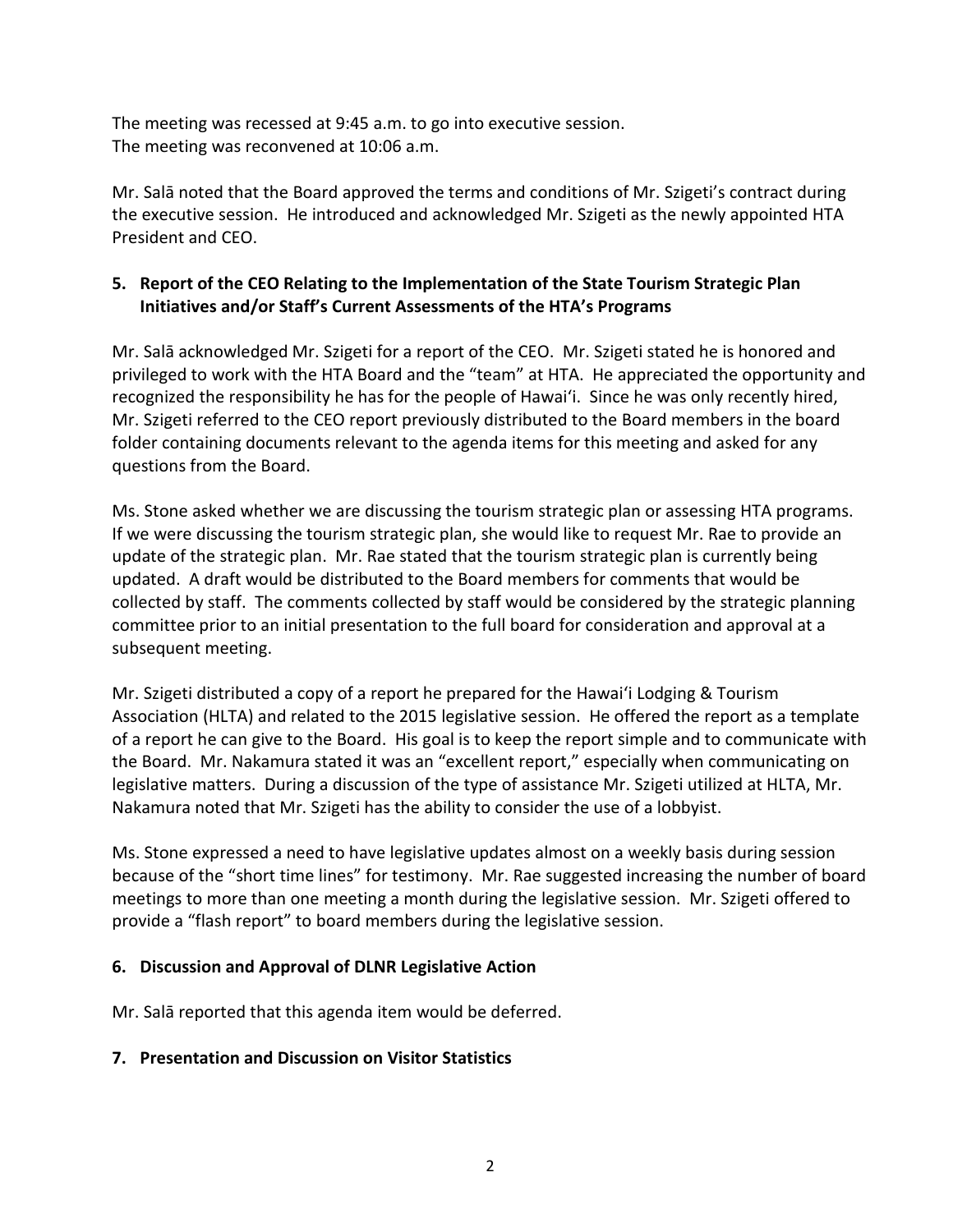Mr. Nahoopii provided a PowerPoint presentation entitled "Current Visitor Data Through April 2015," dated May 28, 2015. He noted that the visitor data for March 2015 was distributed to the public and posted online.

As an overview, he reported on a year-to-date basis that while visitor days and visitor arrivals were up slightly, visitor expenditures were flat. Visitor arrivals were impacted by a drop in cruise ship visitors. During the month of April 2015, total arrivals grew 4.1% to 665,654 and visitor days were up 2.1% to 5.9 million. Visitors spent more in April by 5.4%. The average daily spending rose 3.2% to \$196 per person.

Mr. Fried asked why there has been a decline in cruise ship arrivals. Mr. Nahoopii responded that the larger ships are not arriving this year and the manner in which berth space can be committed has limited arrivals. He discussed the current efforts to develop an "automated scheduling" system, which would allow a cruise ship to plan for arrivals.

Mr. Atkins asked if "anyone is telling the community about the cruise ships future arrivals" and how HTA is educating the visitor industry. Mr. Nahoopii responded that the Tourism Conference sponsored by HTA is often used by HTA to educate the visitor industry. As plans and programs are developed, they would be "rolled out" at that time. Mr. Nahoopii added that he would need to consult with Mr. Uchiyama regarding Mr. Atkins inquiry as to whether "anyone was driving the cruise ship business."

Mr. Nahoopii continued with his presentation of the April 2015 visitor data. He noted that the year-to-date April results were "short" of targets. The growth in visitor arrivals is coming from the U.S. market and the Asia market is not growing as fast. We had also projected more spending and cruise ship arrivals. In regards to island-distribution, Mr. Nahoopii stated that there was a decline in multi-island trips by Japan and Canadian visitors. There was an increase in day trips and may be a reason for length of stay by international travelers being shortened. The length of stay may be impacted by the cost of lodging and currency exchange.

Mr. Fried asked for a status on the Kona Airport being an international destination. Mr. Nahoopii responded that there has been no change. Senator Hirono's office is pushing for pre-clearance in Japan and is similar to Canada. Mr. Rae asked who is coordinating the effort. Although the Governor's Office is the lead entity, Mr. Nahoopii would need to consult with Mr. Uchiyama on whether anyone at HTA is pushing this effort. Ms. Stone discussed her understanding of efforts by Ford Fuchigami, Director of Transportation, who is burdened with his current workload and may not be in a good position to "push" this initiative forward. Mr. Rae asked whether HTA could perform a "coordinating role." Mr. Nakamura suggested the same initiative for the Maui Airport.

In regards to April 2015 visitor spending, Mr. Nahoopii referred to PowerPoint slide and noted that spending "hit targets" but the island distribution did not achieve targets. This was primarily because the airlines had shifted the type of flights to Hawai'i. Mr. Fried inquired as to the cause for the drop in the Japan market. Mr. Nahoopii responded that the Japan arrivals are up because "packages are cheaper" despite a drop in spending due to exchange rate issues.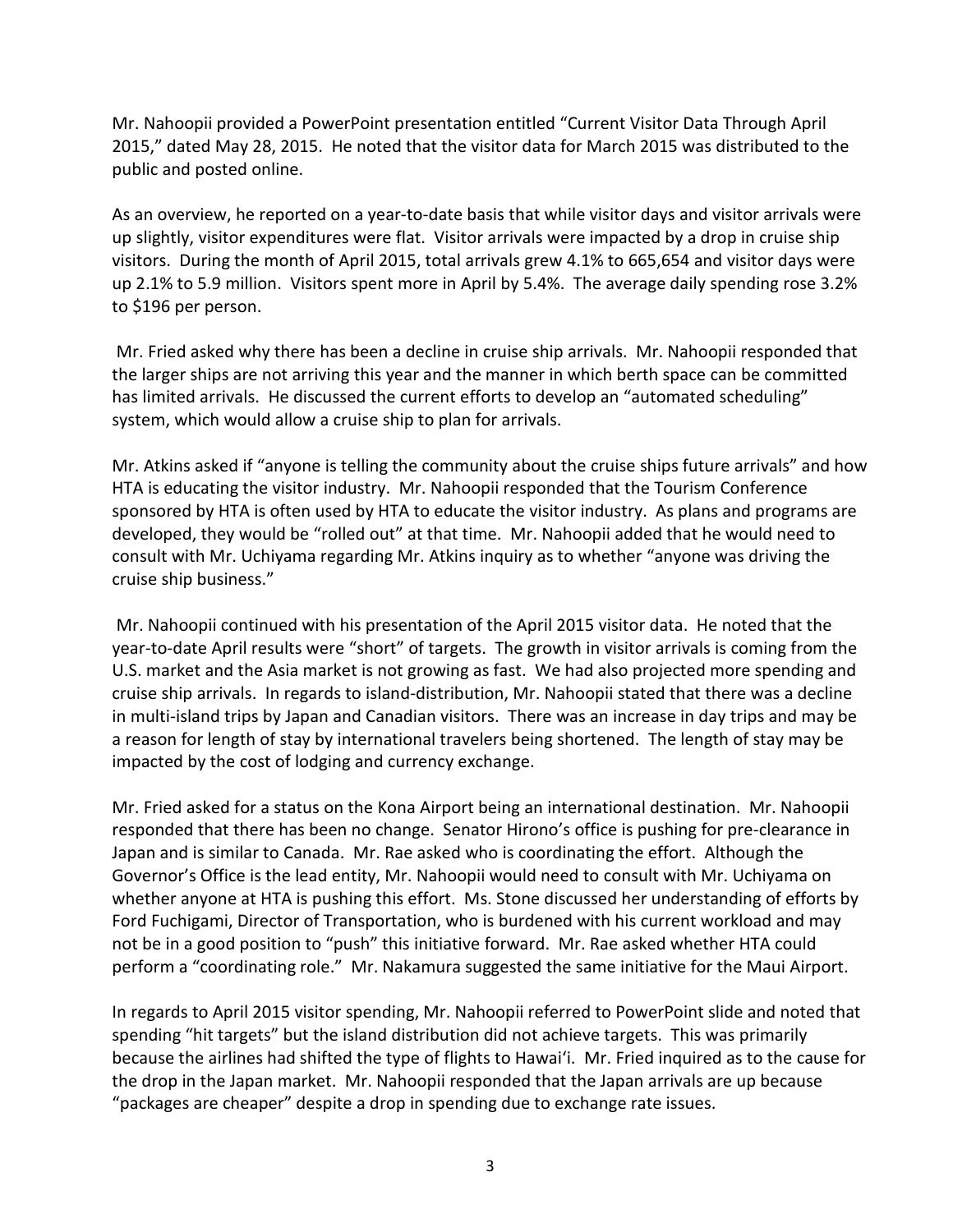Ms. Stone asked "how does HTA determine, as a Board, when to evaluate the contractor." She further asked, "Who makes the determination that the market is down because of currency exchange and not because of contractor performance." We do not know "where the blame lies" and "why" a market is down. Is it because of contractor performance? If so, do we wait until the end of the contract term to evaluate a contractor or should we begin to evaluate during the year. Although it may be in Mr. Uchiyama's "head," we do not have any "privity" between the contractor and the Board to know what is happening with the contractor.

Ms. Hayashi Yamaguchi wanted to know "performance outcomes" for contractors. Mr. Corteway asked how we could determine whether the contractor will achieve the goals in each market. He suggested that the Board may consider re-allocating funds between markets. Ms. Stone also suggested that moving forward, we need to be provided a list of contractors in each major market area and the "current terms of existing contracts," including the option periods.

(Mr. Dee was present at this time.)

Mr. Nahoopii continued with his PowerPoint presentation and discussed the April 2015 visitor data and highlighted the following: the per person per day spending reflected lower spending for shopping and lodging; air seats increased primarily from the North America market but offset by a decline in international seats; arrivals were "shy" of targets due to a drop in cruise arrivals; and, March 2015 arrivals reflected a "new high peak" that was greater than the summer period and primarily driven by the U.S. market. He continued with a discussion of each major market area and whether arrival targets were met.

Mr. Nahoopii discussed March statewide occupancy and noted that occupancy was up 1.6 percentage points but O'ahu was "flat." He also noted that hotel use has not increased while use of "other lodging units" has increased. Mr. Fried asked if these units pay transient accommodations tax (TAT). Mr. Nahoopii responded that he obtains data from Smith Travel Research (STR) that includes data from larger condos and entities. Ms. Stone asked whether HTA should be looking at the large amount of unlicensed vacation rental and bed & breakfast rentals. Mr. Szigeti initiated a discussion of current legislative measures regulating vacation rentals and the various efforts used by each county to address this matter.

Mr. Dee asked how we could do a better job at tracking occupancy at time-share units and vacation rentals that are not collected by STR. Ms. Stone concurred and noted that time-share units are more than 10% of the market. Various hotels collect data used as time-share and pure hotel units. Mr. Nahoopii will provide data on "alternative rentals" and registered time-share units. Mr. Corteway noted that the counties have the lead to regulate the "alternative rentals." Mr. Rae added that paying the transient accommodations tax is the best scenario to obtain the best data.

It was noted that the dashboards of key performance indicators on a statewide basis and for each major market area were included in the Board folder containing documents relevant to the agenda items and previously distributed to the Board members. Mr. Nahoopii stated he is working with a new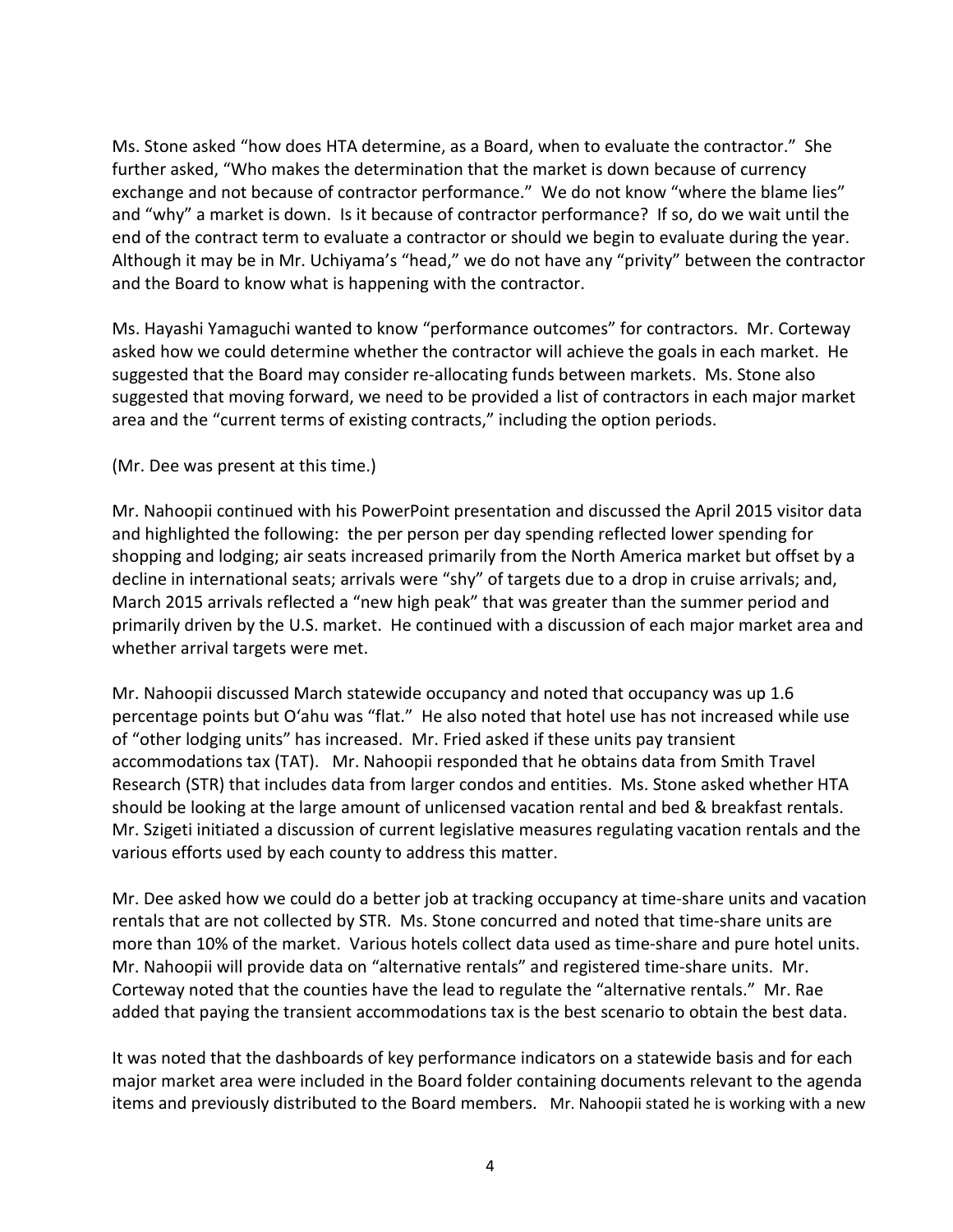consultant to determine a new type of dashboard or standard evaluation form for the Board to review. A draft of the "strategic plan" will also be distributed next week.

Mr. Rae asked that the Board be given a "short form" of any proposed contract with the marketing contractors before it is approved or extended. Ms. Stone restated a desire to be provided a list of contractors with the respective term of its contract, especially since the term for each marketing contract varies for each contractor. The Board should be involved in determining whether a contract should be terminated or extended.

The meeting was recessed at 11:26 a.m. The meeting was reconvened at 11:36 a.m.

#### **9. Presentation, Discussion and Approval of HTA's Financial Reports**

(There was no objection to Mr. Salā's request to address this agenda item out of order.)

Mr. Togashi referred to the financial reports for the Tourism Special Fund and the Convention Center Enterprise Special Fund as of March 31, 2015 that were in the Board folder. He provided a PowerPoint presentation entitled "Financial Statement Summary, March 31, 2015." He highlighted the following for the HTA Tourism Special Fund as of March 31, 2015: the fund has \$67.3 million; there is \$1.2 million in prior year encumbrances not yet spent; the projected reserves is currently at \$8.3 million at fiscal year end; the fund received \$6.8 million in TAT revenues in March and \$61.5 million year-to-date; and, the fund incurred \$50 million in expenditures year-to-date.

In regards to the Convention Center Enterprise Special Fund, Mr. Togashi provided the following highlights for the fund as of March 31, 2015: the fund has \$33.1 million; \$10.9 million has been provided to AEG or DAGS for repair and maintenance; \$13.3 million is in reserve for future repair and maintenance; \$2.2 million in prior year encumbrances have not yet been spent; the fund received \$2.75 million in TAT revenue and \$25 million year-to-date; the convention center has incurred \$2 million in losses year-to-date; and, the current projected year-end loss is projected to be \$3 million vs. the budgeted loss of \$3.54 million. He especially noted the positive variances for convention center operations and administrative costs.

Mr. Togashi also noted that when the FY 2015 budget was approved, it included the purchase of the Turtle Bay conservation easement. As a result of the HTA not being responsible for the purchase, HTA would be allocated more TAT revenues and HTA would have to pay more for the convention center bond debt. Mr. Togashi indicated that that HTA FY 2015 budget would need to be amended to reflect an increase in debt service. In response to a question from Ms. Stone, Mr. Togashi stated that he is unclear at this time whether HTA would be given credit for expending funds to complete a Turtle Bay conservation due diligence study.

In response to a question from Mr. Nakamura whether HTA would be expending funds for the Center for Hawaiian Music and Dance, Mr. Togashi stated there are no funds available for the Center with the sunset of Act 81, SLH 2014. Mr. Rae initiated a discussion on the outstanding bond payments for the convention center. Based solely on his recollection, Mr. Togashi could not provide accurate information regarding the original amount of the bond debt and how many years